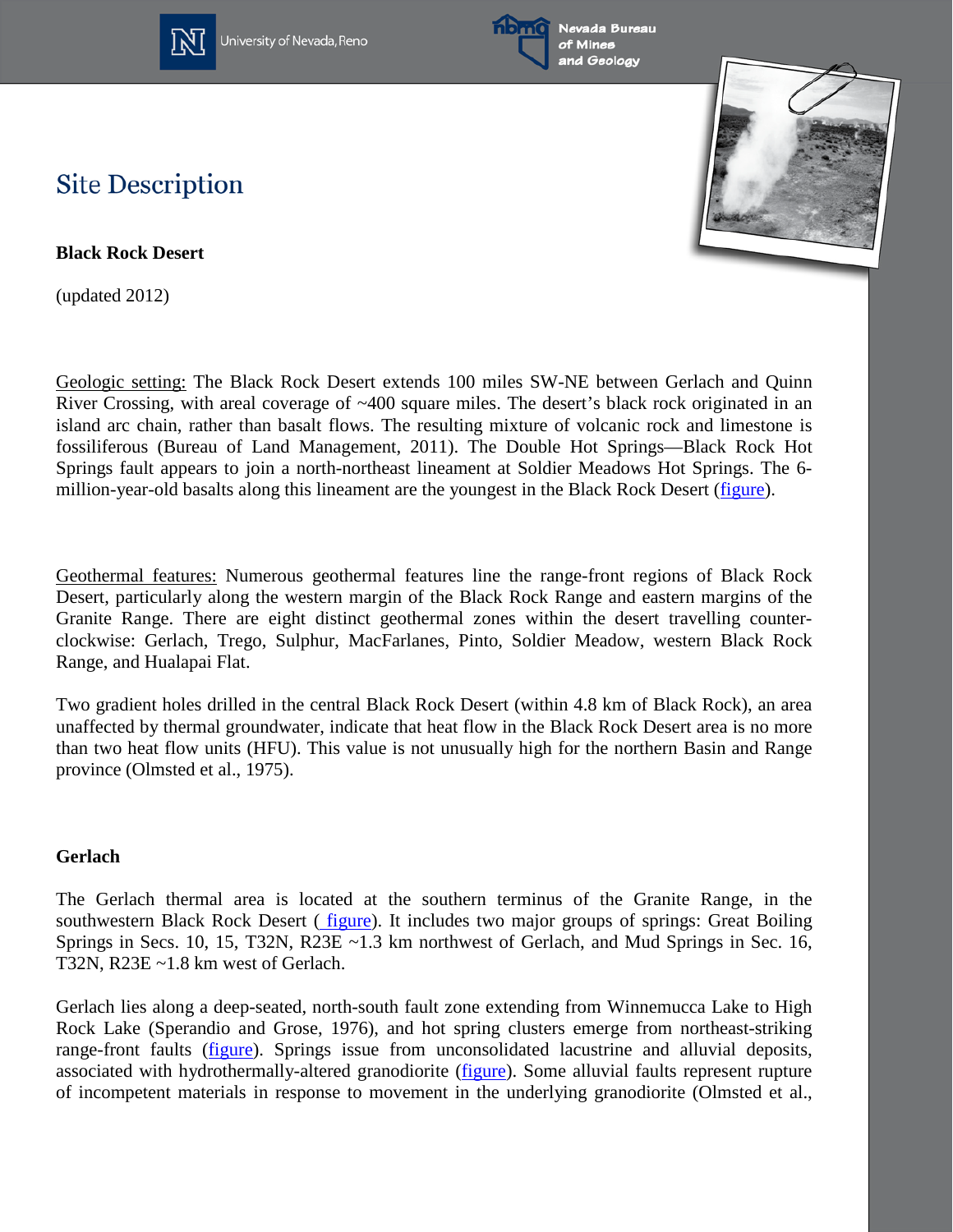



Nevada Bureau of Mines and Geology

# **Site Description**



1975). An upfaulted block of altered granodiorite between Great Boiling Springs and the Granite Range may expose part of the ancestral Gerlach Hot Spring system. Additional geophysical studies, not detailed here (Grose and Keller, 1974a, 1975b; Christopherson et al., 1977; Long et al., 1977), may be useful in structural and geologic interpretations.

The southern Granite Range consists of relatively uniform medium-crystalline granodiorite with scattered, elongate inclusions of diorite or gabbro. Thermal water has probably been in contact with granodiorite and related plutonic rocks of the Granite Range throughout its path, from high-mountain recharge to spring upwelling (Olmsted et al., 1975).

*Great Boiling Springs*: The springs were first described by Fremont (1845) who described them as "the most extraordinary locality of hot springs we had met during the journey." He reported that one large, circular pool, presumably the Great Boiling Spring, was entirely filled with boiling water which "boiled at irregular intervals with great noise". Fremont measured temperatures up to 97.7°C. The area is also known for its mud volcanoes and mud vent activity (Russell, 1885, p. 52; White, 1955b). According to White (1955b), mud volcanoes have erupted clots of mud to 30 m or higher. They are characterized by sporadic intervals of activity separated by longer intervals of quiescence.

Great Boiling Springs were used extensively for bathing ([figure\)](http://www.nbmg.unr.edu/geothermal/figures/fig50.pdf), though some pools are too hot for swimming: a 19-year-old woman was scalded to death in 1973, an indication of the danger inherent in geothermal areas. The Gerlach General Improvement District built a bath house using geothermal fluids in 1989. The facility was planned for tourists and local residents, but never received a health department permit due to plugged water filters (sediment from the well). No bathing facilities are available at present (2012).

Geothermal groundwater apparently extends under the town, and two Gerlach homes use geothermal wells for space heating. The water in one well is reported to be 35-36°C (unpub. data, Nevada Division of Minerals). Mud Springs ( [figure\)](http://www.nbmg.unr.edu/geothermal/figures/fig51.pdf) have mainly been used for stock watering and irrigation.

Gerlach-area springs and pools range in temperature to 97.7°C (Grose and Keller, 1975b), and shallow subsurface measurements exceed 120°C ( [figure\)](http://www.nbmg.unr.edu/geothermal/figures/fig52.pdf). Mariner et al. (1974) have estimated the reservoir temperature at 167°C (quartz geothermometer) and 175°C (Na-K geothermometer). Springs primarily deposit siliceous sinter, and total dissolved solids are high relative to hot springs in northern and central Nevada (Mariner et al., 1974). Active deposition of native sulfur is reported at Great Boiling Spring (Matlick and Ehni, 1995). Reports of a borax works at Gerlach Hot Springs are believed to be false (Papke, 1976), as there is little aqueous boron and no borate deposits in the vicinity.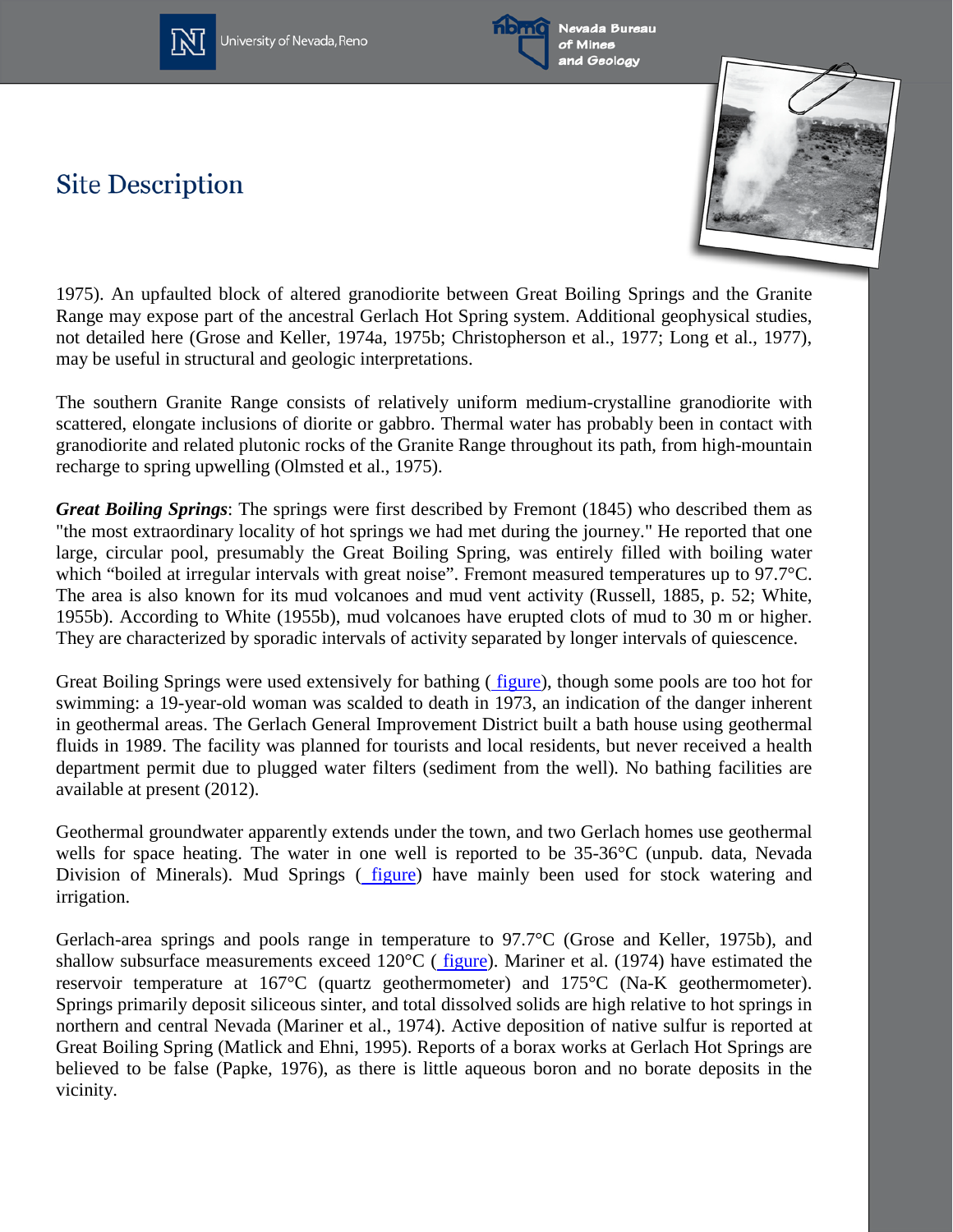



Nevada Bureau of Mines and Geology

# **Site Description**



Temperature-gradient holes were drilled by Cordero/Sunoco Energy Development Co. in 1972 (183m), by the USGS in 1973 (shallow), and by ESI/San Emidio Resources, Inc. in 1993 (914m). Additionally, ESI/San Emidio Resources, Inc. drilled three temperature gradient holes to depths of 243 to 457 m and one observation/production well to 914 m, a continuation of exploration by Benoit and others (1995, p. 156). The maximum well temperature was 129.4ºC at 150-175 m depth, north of the Great Boiling Spring. Roughly 185 m southeast, a Sunoco gradient hole intercepted 124.4ºC temperatures at 38 m depth (Matlick and Ehni, 1995).

Leasing information: As of 2010, Sierra Geothermal holds 1662 acres of geothermal leases near Gerlach. No further information is available about this project (http://www.unr.edu/ geothermal/explactivity.htm).

#### **Trego**

*Trego Hot Springs*: Trego Hot Springs, located ~15 miles NE of Gerlach (Sec. 31 T34N, R26E), were measured at 86°C (Mariner et al., 1974; Grose and Keller, 1975b). The springs have been called Butte Hot Springs or Trego Hot Springs, and are clearly visible on airborne thermal infrared images (Grose and Keller, 1975b). Various chemical geothermometers indicate a thermal reservoir between 120-128°C (Mariner and others, 1974; Grose and Keller, 1975b). Trego Hot Ditch, adjacent to the hot springs, has a reported temperature of 31.1ºC and is used for bathing (Williams, 1996, p. 20-21). Trego Hot Springs are associated with a fault extension from the western Black Rock Range fault zone (see [figure;](http://www.nbmg.unr.edu/geothermal/figures/fig41.pdf) L. T. Grose, written commun., 1977). The geology of Trego Hot Springs is discussed in Davis (1983).

*Garrett Ranch*: Warm water wells are located at Garrett Ranch (Sec. 10, T33N, R25E), about 5 km southwest of Trego Hot Springs and 3 km southwest of the Trego railroad siding. These wells have temperatures of up to 52°C (Sinclair, 1963). Grose and Keller (1975b) report a 22°C measurement for Coyote Spring, 2 km north of the ranch, though Sinclair (1963) reported a 16°C temperature. Coyote Spring is dry according to the Trego 7.5-minute topographic map (1980).

#### Leasing information:

N/A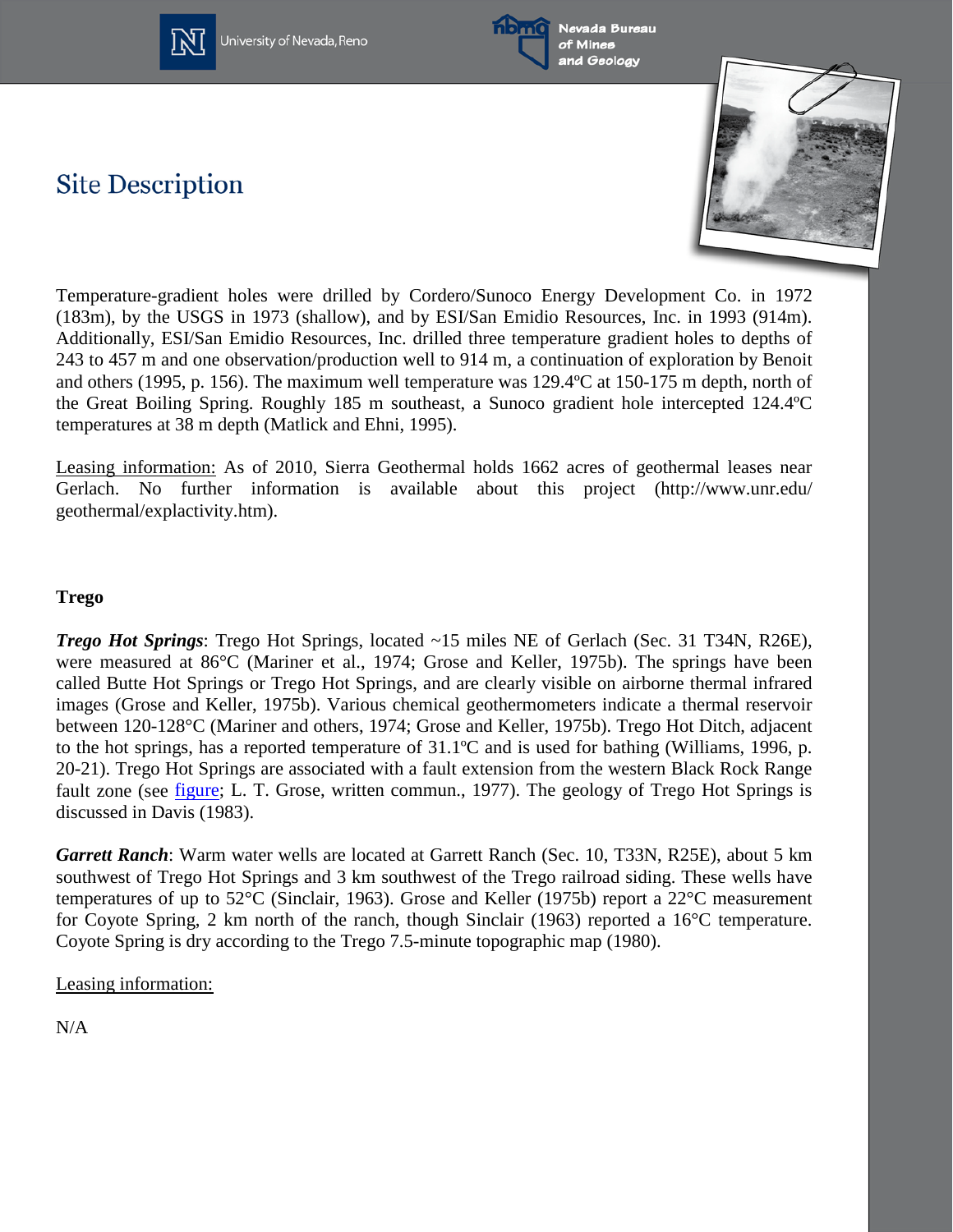



Nevada Bureau of Mines and Geology

# **Site Description**



### **Sulphur**

The Sulphur district is an old sulfur-mining area with minor associated mercury. A ca. 4 Ma hotsprings type gold deposit (Hycroft Mine) has been mined in the district since 1987 (Ebert et al., 1996). White (1955a) reported a strong odor of  $H_2S$  in short adits of the Devil's Corral workings  $\sim$ 5 km northeast of Hycroft Mine (north edge of Sec. 17 (protracted), T35N, R30E). Willden (1964, p. 111) suggested that sulfur was deposited by hot springs during the Pleistocene, when Lake Lahontan reached full extent and groundwater levels were high. However, it seems more likely that sulfur was deposited during the ca. 4 Ma gold mineralization and steam-heated hydrothermal alteration.

*Sulphur Springs*: A mild thermal anomaly was identified near Sulphur by the U.S. Geological Survey NWIS database, termed "warm spring in Sulphur" (U.S. Geological Survey, 2005). Sulphur Springs, located ~2.2 km east of Sulphur, were measured at 14.9°C and 19.4°C during a UNR sampling trip (Penfield et al., 2011).

Leasing information: Sulphur, a former Sierra Geothermal Power property, reverted to RAM Power during SGP's acquisition by RAM in 2010. No information is available on this 3,457 acre project.

In 2010, Caldera Geothermal acquired a 2,560 acre property near Sulphur. No further information is available.

### **MacFarlanes**

*MacFarlanes Bath House Spring*: MacFarlanes is a small group of springs and seeps that form a travertine mound 4 m high and 180 m long, north of Sulphur (Sec. 27, T37N, R29E). The springs are currently (2002) flowing from the west end of the east-west trending travertine mound. They appear to have been active over the last 15,000 to 60,000 years (Sibbett et al., 1982). MacFarlanes may be controlled by a split or bend in a northeast-trending normal fault with over 400 m of displacement (Sibbett et al., 1982; Swanberg and Bowers, 1982).

The highest recorded temperature was 76.6°C (Sinclair, 1963) until August 2002, when UNR staff measured springs from 69 - 78°C. The UNR analyses give chalcedony geothermometers of 108- 109 $^{\circ}$ C, which suggest (1) relatively cool source water or (2) loss of SiO<sub>2</sub> during fluid ascent by dilution or precipitation. Sibbett et al. (1982) estimated the reservoir temperatures to be ~140°C (Na-K-Ca geothermometer), though chemical data were not reported. Sibbett's Na-K, quartz, and chalcedony geothermometers give temperatures between 80 to 120°C, though, more in line with the 2002 chalcedony estimates.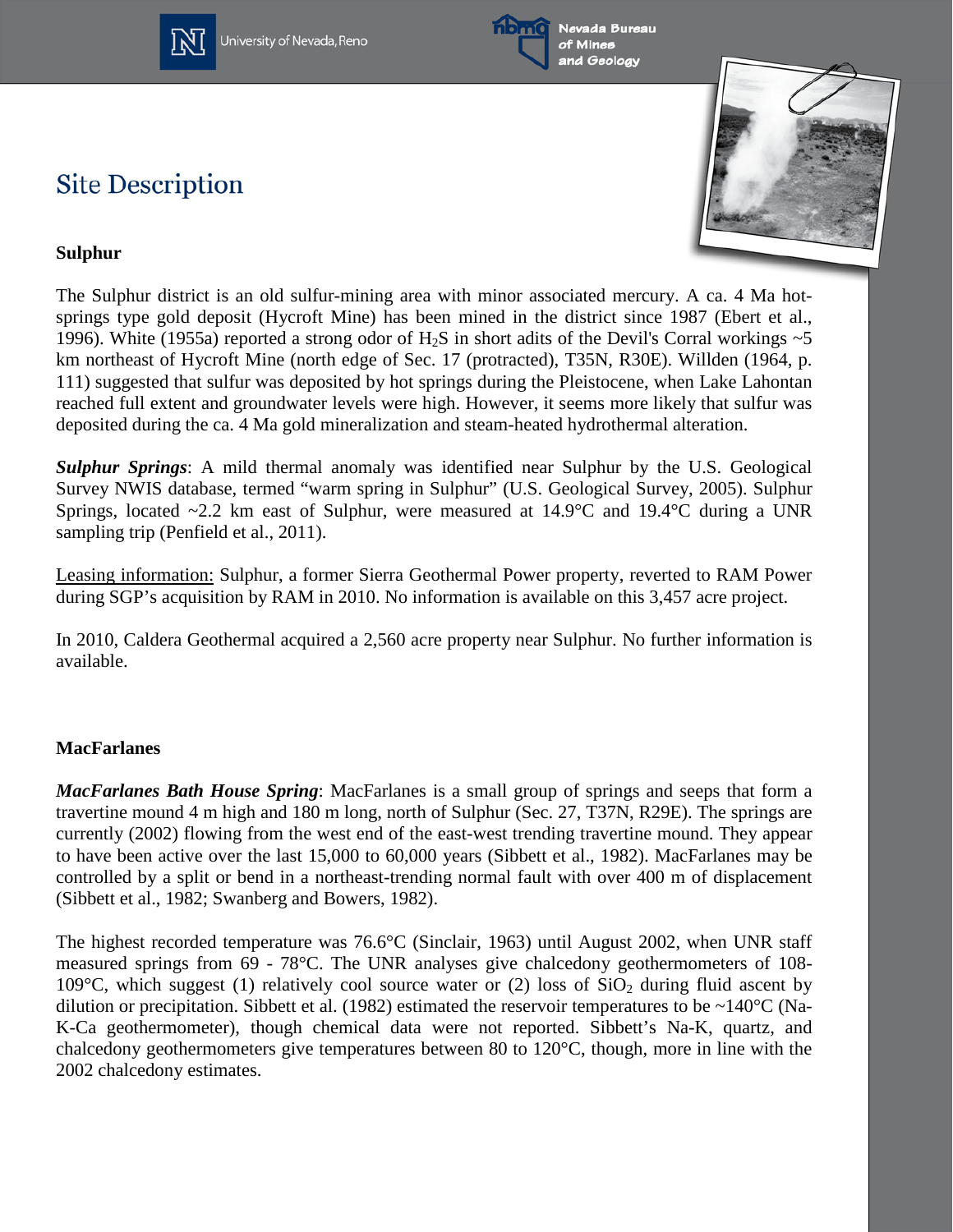



Nevada Bureau of Mines and Geology

# **Site Description**



The maximum recorded temperature during gradient drilling was 81.1ºC at 610 m. Data from shallow and intermediate-depth drill holes was modeled to predict a maximum temperature in the 150ºC range (Swanberg and Bowers, 1982). The area of geothermal activity is confined to a structural block between (1) a northeast-striking fault through the hot springs and (2) the northstriking faults bounding the western Jackson Mountains ~4 km to the east. The proposed water flowpath travels downward along the Jackson Mountains faults, and emerges at the MacFarlanesarea normal fault (Swanberg and Bowers, 1982).

Leasing information:

N/A

### **Pinto**

*Pinto Hot Springs*: The second highest spring temperatures in Humboldt County are found at Pinto Hot Springs 1.5 km north of Pinto Mountain. Reported temperatures are 93-94°C for the eastern and western springs, which are ~1.5 km apart. The water analyses are also quite similar, indicating a close hydrologic connection. These springs are located in Secs. 17 and 19, T40N, R28E on the Pinto Mountain 7.5-minute Quadrangle map. Location data in older references are confused owing to the irregular nature of the local land grid.

The springs are surrounded by a small quartz monzonite outcrop (Willden, 1964, plate 1) in the Pinto Mountains, a low-lying range of mafic Tertiary volcanics. The reservoir is estimated at 162-165°C based on quartz geothermometry (Mariner et al., 1974), consistent with later Na-K-Ca geothermometers of 173-176ºC (Mariner et al., 1983, p. 105; White and Heropolous, 1983, p. 50). Travertine and siliceous sinter are interlayered in the spring deposits (Hose and Taylor, 1974), and cinnabar has been reported (George Berry, in unpubl. report to Sun Oil Co., 1963). The BLM also reports anomalous barium, molybdenum, zinc, and tungsten in the area (Olson, 1985). Batzle et al. (1976) give telluric profiles for Pinto Hot Springs.

Leasing information:

N/A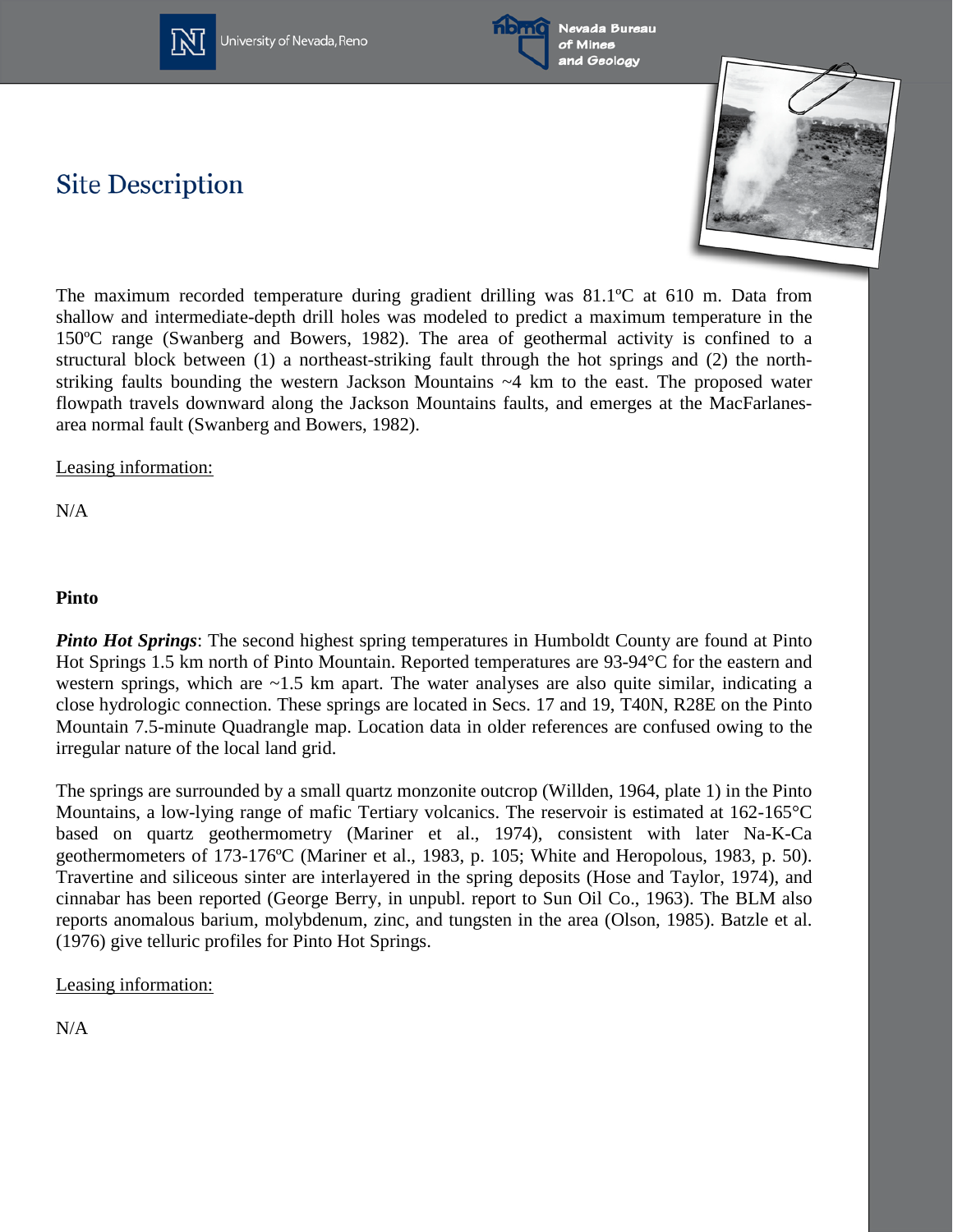



Nevada Bureau of Mines and Geology

### **Site Description**

**Soldier Meadows**



*Soldier Meadows Hot Springs***:** The hot springs in Soldier Meadows are generally in and near Sec. 23, T40N, R24E. The area is named for the soldiers stationed at Camp McGarry, a U.S. Army field camp from the 1860s. Hose and Taylor (1974) describe a N30-35°E lineament that extends 105 km from Soldier Meadows northeast to Oregon. The lineament may have been a fault through early Tertiary terrain [\(figure;](http://www.nbmg.unr.edu/geothermal/figures/fig28.pdf) Hose and Taylor, 1974). Any tectonism that occurred after the Oligocene and Miocene volcanic rocks were deposited resulted in modest displacement.

Grose and Keller (1975b) found 49 thermal features at Soldier Meadows, each thought to be a distinct spring, using infrared imagery. Some warm springs were noted where no thermal springs had been reported in the literature. Grose and Keller found a bimodal temperature distribution for Soldier Meadows springs at  $\sim$ 21°C and  $\sim$ 52°C. Spring discharge was estimated to be 1890 L/min. The hottest measured spring is a 55<sup>o</sup>C gaseous spring in Sec. 19, T40N, R25E, sampled in August 2002.

Mariner et al. (1974) found a considerable number of 43.3-48.9°C springs along a flowing creek, which averaged 37.8°C in spring 1973. The Na-K-Ca geothermometer (65°C) is near measured spring temperatures, though chalcedony geothermometry is slightly higher at 87°C based on 2002 UNR sampling.

Leasing information:

N/A

### **Western Black Rock Range**

*Double Hot Springs, Casey Springs, Black Rock Hot Springs*: A number of hot springs are located in alluvium along the west side of the Black Rock Range [\(figure\)](http://www.nbmg.unr.edu/geothermal/figures/fig27.pdf). These springs are normally 1.6 km or less from bedrock outcrops, and align north-south over 11 km from Black Rock Point to Double Hot Springs (Hose and Taylor, 1974). A hot spring and warm well are also present in Sec. 10, T37N, R26E, 8-9 km north of Double Hot Springs (Waring, 1965; Olmsted et al., 1975). The known extent of the thermal anomaly is about 19 km.

The springs lie along a major range-front fault 56 km long, from Black Rock Point to Soldier Meadows. No data are available for the northern portion of the boundary fault. South of Black Rock Point, the fault crosses Black Rock Desert playa [\(figure\)](http://www.nbmg.unr.edu/geothermal/figures/fig27.pdf) and joins with the Trego Hot Springs-area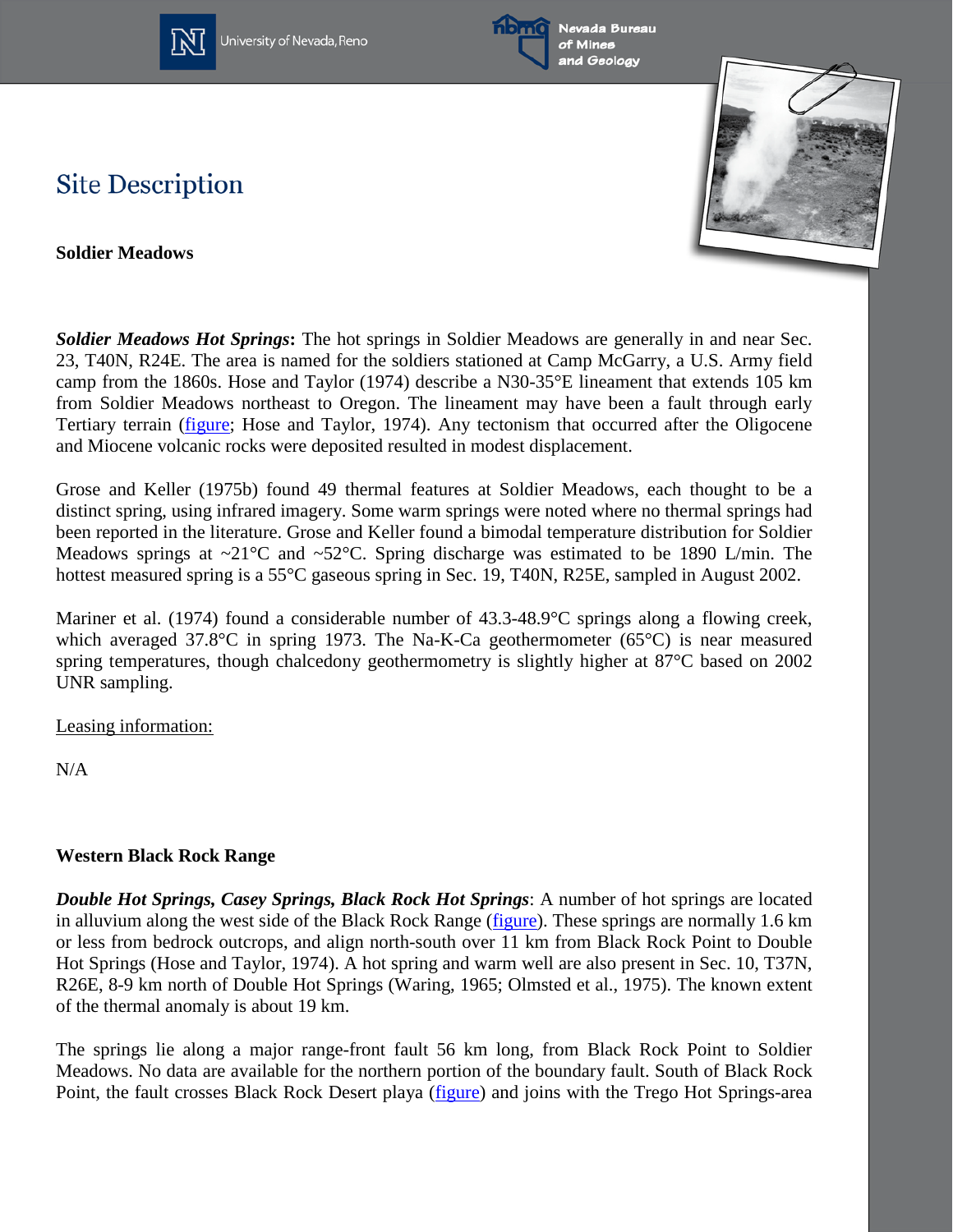



**Site Description** 



fault (L.T. Grose, written commun., 1977). Holocene displacement on this fault may be related to a 1936 earthquake of magnitude 4.1 (Hose and Taylor, 1974).

Quartz geothermometry gives consistent values for springs at both ends of the fault. The estimated aquifer temperature at Double Hot Springs is 140°C, and trace amounts of travertine and siliceous sinter are reported (Hose and Taylor, 1974). Water temperatures along the range-front fault are usually 54.4 to 76.7°C, though temperatures have been reported up to 94.4°C (boiling for this elevation) at the southernmost spring.

Higher concentrations of dissolved solids are reported in springs near the south end of the fault. This is believed due to contamination of the waters by more saline brines that collect in low areas of the Black Rock Desert (Hose and Taylor, 1974). The hot springs along this zone were used for drinking, bathing, and stock watering by wagon-train emigrants (Paden, 1949) on the Applegate-Lassen Trail. Today they are used for stock watering and irrigation.

*Jackson Reservoir*: Water wells on the west side of the Black Rock Desert, 6-12 km northeast of Double Hot Springs, are also reported to be warm. The wells are in Secs. 10, 11, and 26, T37N, R25E (Sinclair, 1963; Grose and Keller, 1975b), and range from 36.1ºC and 39.4ºC for the northerly wells to 25.6°C and 22.2°C for the southerly ones. Wagner Spring (SE¼ NW¼ Sec. 4, T37N, R25E), located about 2.5 km north of the Sec. 11 wells, is also reported to be warm (Williams, 1996, p. 16).

Leasing information:

N/A

### **Hualapai Flat**

Hualapai Flat is situated 10 miles north of Gerlach, in the westernmost arm of the Black Rock Desert. The faults at Hualapai Flat may join a regional, deep-seated fault zone that extends northward 64-72 km from the western Selenite Range to High Rock Lake, via Gerlach Hot Springs and western Hualapai Flat. North- and north-northeast-trending normal faults cut all lithologic units, and late Quaternary fault scarps and tectonic cracks transect the floor of Hualapai Flat, which is a small structural-topographic basin (Sperandio and Grose, 1976). Many of the normal faults occur along western Hualapai Flat, with their eastern sides downthrown. Displacements appear to be dip slip, amounting to meters to tens-of-meters on any one fault, but totaling thousands of meters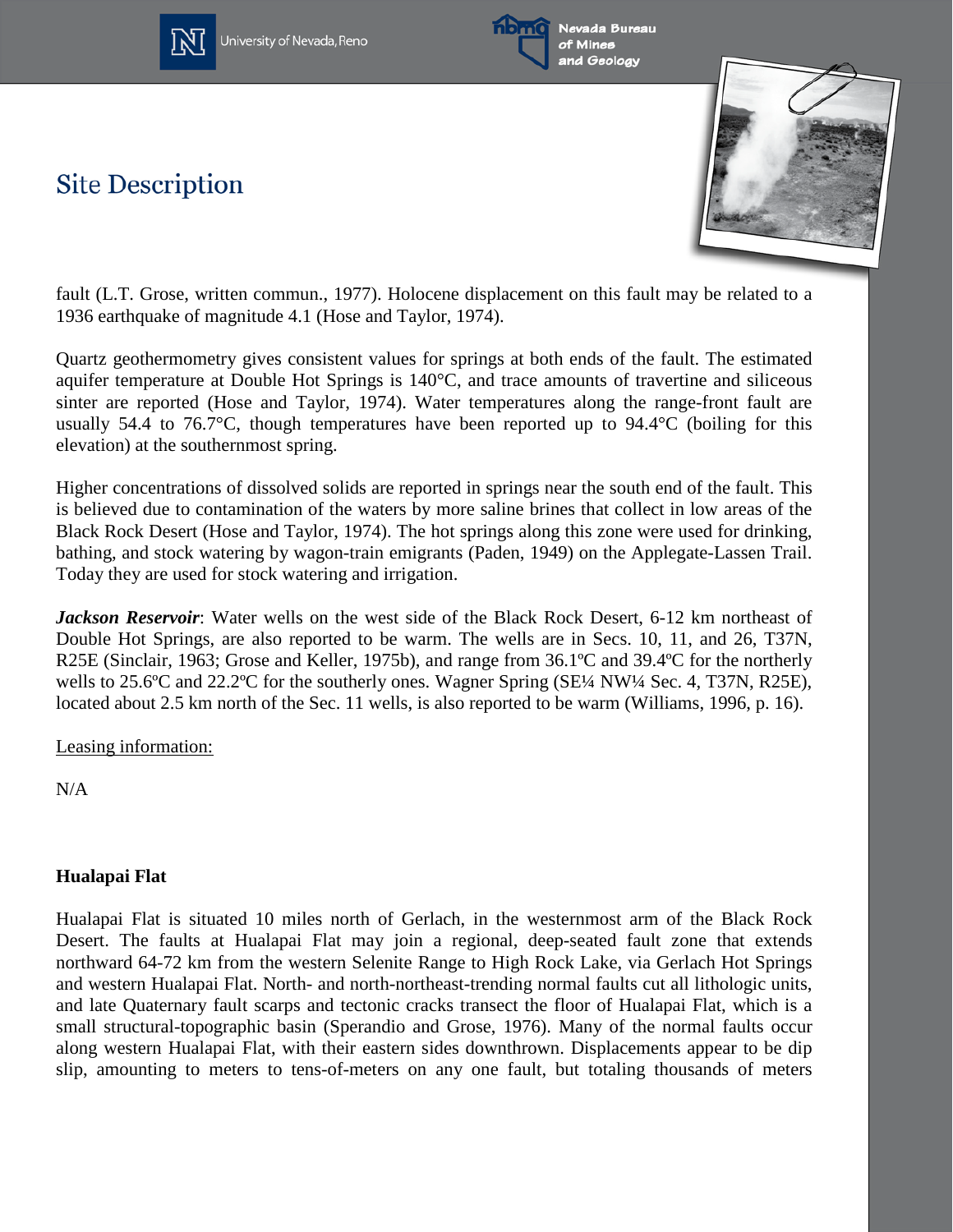



**Site Description** 



between the Tertiary volcanic rocks and Cretaceous granodiorite along the southwest margin of Hualapai Flat (Grose and Keller, 1975b).

The oldest rocks in the Hualapai Flat area are Permian and Triassic metavolcanic and metasedimentary rocks ( [figure\)](http://www.nbmg.unr.edu/geothermal/figures/fig48.pdf), tentatively correlated by Bonham (1969) with the Happy Creek volcanic series in Humboldt County. Cretaceous granodiorite intrudes the sequence in the Granite Range south of Hualapai Flat. The Tertiary is represented by a sedimentary unit of tuffaceous sands and air-fall tuffs, overlain by finely crystalline basalt. Elsewhere, andesitic to rhyolitic flows and tuffs underlie the basalt. Grose and Keller (1975b) also described a number of different Quaternary units.

Hualapai Flat underwent rifting, normal faulting, and subsidence in the late Quaternary (Grose and Keller, 1975a). These features indicate extension of Hualapai Flat, generally along a northwestsoutheast axis. The Fly Ranch thermal system developed under this extensional tectonic regime: the major spring area is on the upthrown side of a 4.4-km-long fault scarp with maximum relief of 10 m. Sperandio and Grose (1976) believe the Fly Ranch anomaly is due to deep hydro-circulation along fractures where the north-south fault zone intersects a major northwest-trending fracture system. These fractures terminate at the northern Granite Range west of Hualapai Flat.

*Cane Springs:* Cane Springs are located on Donnelly Peak's southern flank, 10 km north of Hualapai Flat. A fault-bounded granodiorite covers western Donnelly Peak, and an unnamed phyllitic schist and quartzite unit covers the southern peak. High-grade gold ore was found as lenses within the granodiorite intrusive (Vanderburg, 1938).

Cane Springs were reported warm, but UNR sampling found 18°C maximum temperatures in July 2008. Samples taken in 1961 suggest reservoir temperatures of 57°C Ca-Na-K (Fournier, 1981) and 94°C chalcedony (Fournier, 1981).

*Fly Ranch*: Fly Ranch (or Ward's) Hot Springs are located in Hualapai Flat about 24 km north of Gerlach (mainly in Secs. 1, 2, T34N, R23E). The springs are the largest in northwestern Nevada, discharging into 30 to 40 pools over 30 hectares. The surface flow is used for irrigation (Sinclair, 1962). Spring deposits at Fly Ranch reportedly consist of siliceous sinter and calcareous travertine (Sinclair, 1962).

A shallow well (the "Geyser Well") has been discharging steam and boiling water since 1916, when it was drilled. The water is highly mineralized and precipitated a travertine tower 5 meters high. Nearby Fly Ranch Geyser is not a natural phenomenon either, but results from a leaking geothermal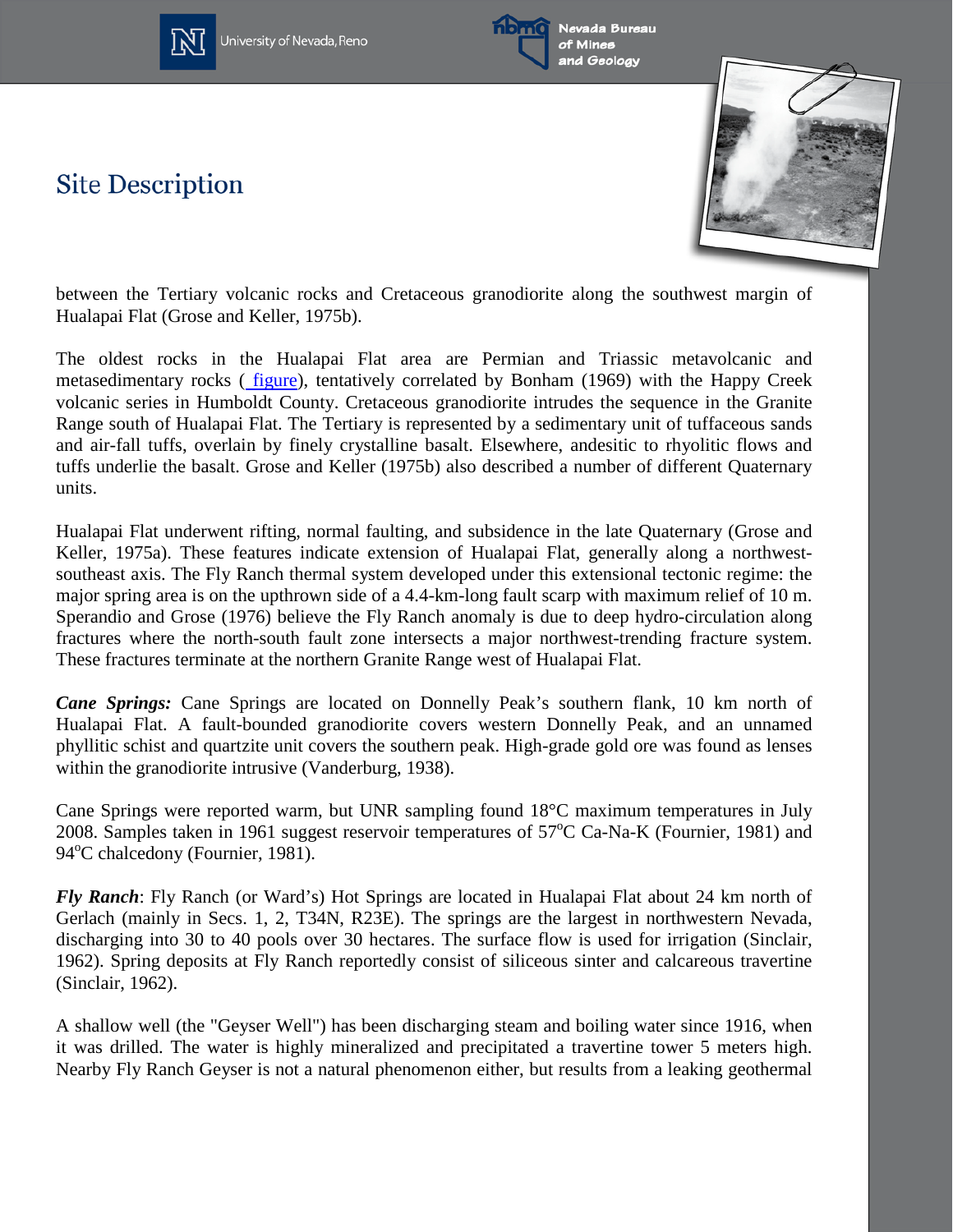



Nevada Bureau of Mines and Geology

## **Site Description**



well drilled in 1964. The red and green colors of the travertine represent two species of thermophillic algae (Flynn et al., 1979).

Water temperatures in wells and springs range from cold to over 104.4°C. Mariner and others (1974) reported a 125°C minimum reservoir temperature using the silica geothermometer. In 1964, Western Geothermal, Inc. drilled a 300m deep well (Fly Ranch No. 1), and in 1979 Sunoco Energy drilled a 1589-m large-diameter geothermal well (Holland Livestock Ranch No. 1-2-FR in NE¼ NE¼ Sec. 2, T34N, R23E). The Holland Ranch well reached temperatures of 94ºC at 365 m (GeothermEx, 2004, Fig. FLY00-2).

*Granite Creek Ranch*: A thermal area of unknown extent is present in southern Hualapai Flat ~1.5 km south of Granite Creek Ranch (Sec. 35, T34N, R23E and Sec. 2, T33N, R23E) and ~9 km south of the Fly Ranch geothermal area. A well reportedly hit hot water in this area ca. 1917, and a tall steam plume was visible for miles (Trexler and Stewart, 2003). In 1964, Western Geothermal, Inc. drilled a 244-m geothermal test well and abandoned it due to shallow high temperatures and blow out issues (Grose and Keller, 1978; GeothermEx, 2004). In 1972, a 140.8 m well was drilled by Cordero Exploration near the abandoned hot well. A temperature of 105ºC was reported at 40 m depth in alluvium, with a temperature reversal below 46 m, to 93.6ºC at 140 m depth (Dennis Trexler, written commun., 2003, from George Berry files). This reversal suggests lateral flow of thermal water above 46 m depth. Well temperatures are constant (93.5ºC) within a granodiorite layer 116 m deep; thermal waters may have migrated there along a concealed conduit, probably a fault (Olmsted et al., 1975, p. 128). Hot water was also reported from a U.S. Geological Survey test hole in NW¼ Sec. 2.

Leasing information: In December 2009, U.S. Geothermal, Inc. announced that it had acquired assets from two locations, San Emidio Desert and Granite Creek Ranch. The Granite Creek assets are 5,414 acres of BLM leases about 10 km north of Gerlach (Shevenell et al., 2010).

#### Bibliography:

Batzle, M. L., Hammond, S. E., and Farkash, V. N., 1976a, Telluric Traverse Location Map and Profiles for Pinto Hot Springs Known Geothermal Resource Area, Nevada: U.S. Geological Survey Open-File Report 76-701A, 3 p.

Benoit, D., 1995a, A Review of Geothermal Power Generation in the Basin and Range Province in 1994: Geothermal Resources Council Bulletin, v. 24, no. 5, p. 153-156.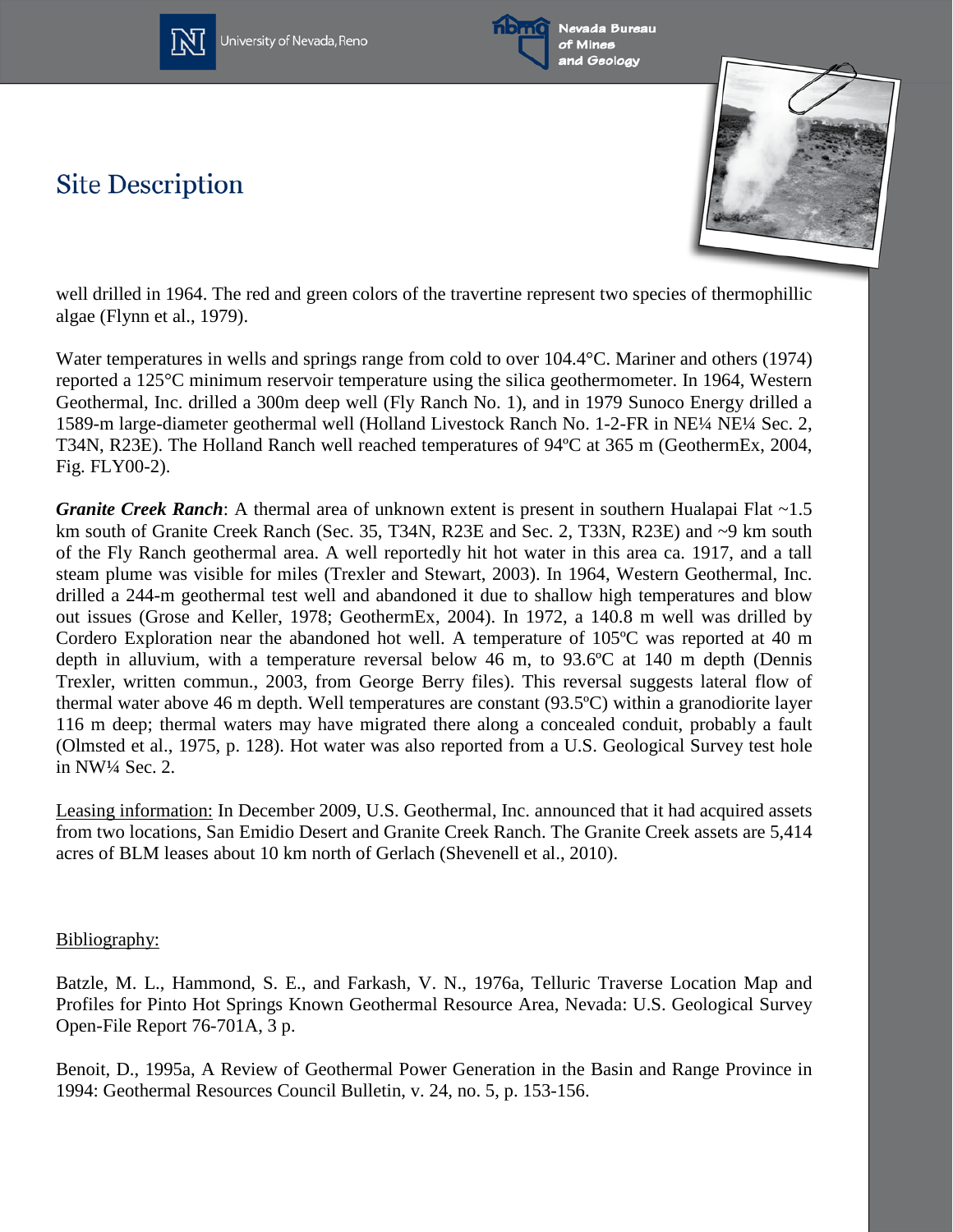

**Site Description** 





Berry, G., in unpubl. report to Sun Oil Co., 1963

Bonham, H.F., Jr., 1969, Geology and mineral deposits of Washoe and Storey Counties, Nevada: Nevada Bureau of Mines and Geology Bulletin 70, 140 p.

Bureau of Land Management, 2011, Geology of the Black Rock Desert – High Rock Canyon Area, BLM National System of Public Lands Brochure.

Christopherson, K.R., Hoover, D.B., and Cesario, D.J., 1977, Telluric traverse location map and profile for Gerlach Northwest Known Geothermal Resource Area, Nevada: U.S. Geological Survey Open-File Report 77-66E, 3 p.

Davis, J.O., 1983, Level of Lake Lahontan during Deposition of the Trego Hot Springs Tephra About 23,400 Years Ago: Quaternary Research, v. 19, p. 314-324.

Ebert, S.W., Groves, D.I., and Jones, J.K., 1996, Geology, Alteration, and Ore Controls of the Crofoot/Lewis Mine, Sulphur, Nevada: A Well-Preserved Hot Spring Gold-Silver Deposit, *in* Coyner, A.R., and Fahey, P.L., eds., Geology and Ore Deposits of the American Cordillera: Geological Society of Nevada Symposium Proceedings, Reno/Sparks, Nev., April 1995, p. 209-234.

Flynn, T., Trexler, D.T., and Koenig, B.A., 1979, Use of thermophilic algae in geothermal exploration records: Geothermal Resources Council Transactions, v. 3, p. 213-215.

Fremont, J.C., 1845, Report of the Exploring Expedition to Oregon and North California in the Years 1843-44: Illinois University Press [1970], Expeditions of John Charles Fremont, v. 1, Pt. 137.

GeothermEx, Inc., 2004, New geothermal site identification and qualification: Report prepared by GeothermEx, Inc., Richmond, CA, for the California Energy Commission under the Public Interest Energy Research (PIER) Program, Final Project Report 500-04-051 [http://www.energy.ca.gov/pier/project\_reports/500-04-051.html].

Grose, L.T., and Keller, G.V., 1975a, Colorado School of Mines Nevada Geothermal Study-Progress Report No. 3-for Period November l, 1974 to January 31, 1975: Colorado School of Mines report, National Science Foundation grant GI 43866.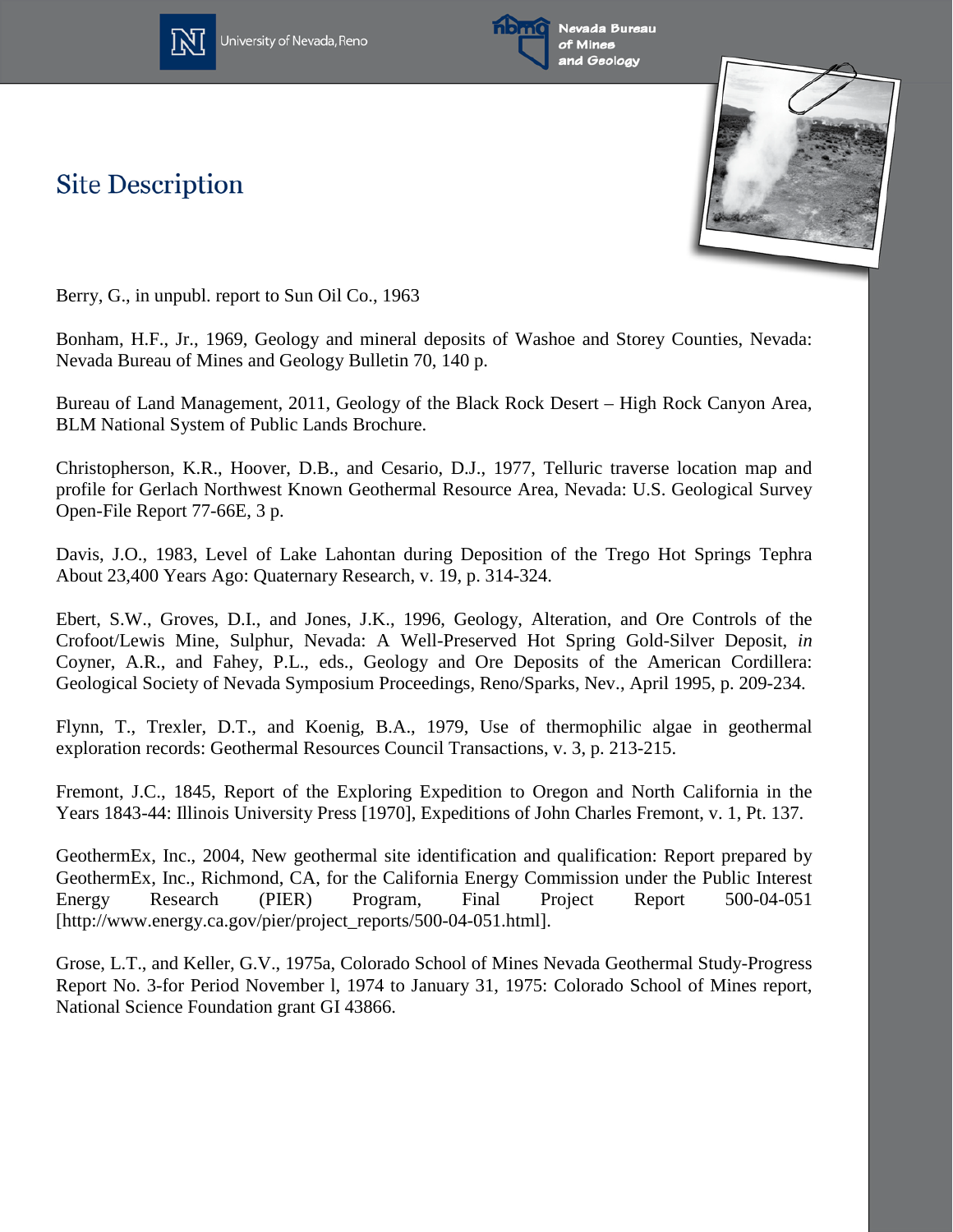



of Mines and Geology

**Site Description** 



Grose, L.T., and Keller, G.V., 1975b, Colorado School of Mines Nevada Geothermal Study Progress Report No. 4-for Period February 1, 1975 to October 31, 1975: Colorado School of Mines report, National Science Foundation grant GI 43866.

Grose, L.T., 1977, written comm.

Hose, R.K., and Taylor, B.E., 1974, Geothermal systems of northern Nevada: U.S. Geological Survey Open-File Report 74-271, 27 p.

Long, C.L., and Senterfit, M., 1977, Audio-magnetotelluric data log and station location map for Gerlach Northwest Known Geothermal Resource Area, Nevada: U. S. Geological Survey Open-File Report 77-65D, 7 p.

Mariner, R. H., Rapp, J. B., Willey, L. M., and Presser, T. S., 1974, Chemical composition and estimated minimum thermal reservoir temperatures of the principal hot springs of northern and central Nevada: U.S. Geological Survey Open-File Report, May 1974, 32 p.

Mariner, R.H., Brook, C.A., Reed, M.J., Bliss, J.D., Rapport, A.L., and Lieb, R.J., 1983, Low-Temperature Geothermal Resources in the Western United States*, in* Reed, M.J., (Editor), Assessment of Low-Temperature Geothermal Resources of the United States—1982, U.S. Circular 892, p. 31-50.

Matlick, S., and Ehni, B., 1995, Gerlach Geothermal System, *in* GRC Field Trip, October 1995: Geothermal Resources Council Annual Meeting Field Trip, October 1995.

Nevada Division of Minerals, unpub. data

Olmsted, F.H., Glancy, P.A., Harrill, J.R., Rush, F.E., and VanDenburgh, A.S., 1975, Preliminary hydrogeologic appraisal of selected hydrothermal systems in northern and central Nevada: U.S. Geological Survey Open-File Report 75-56, 267 p.

Olsen, J.E., 1985, Mineral resources of the Black Rock Desert Wilderness Study Area, Humboldt County, Nevada, Bureau of Mines Mineral Land Assessment 65-85, Open File Report, 19 p.

Paden, I.D., 1949, Prairie Schooner Detours: New York, the Macmillan Co.

Papke, K.G., 1976, Evaporites and Brines in Nevada Playas: Nevada Bureau of Mines and Geology Bulletin 87.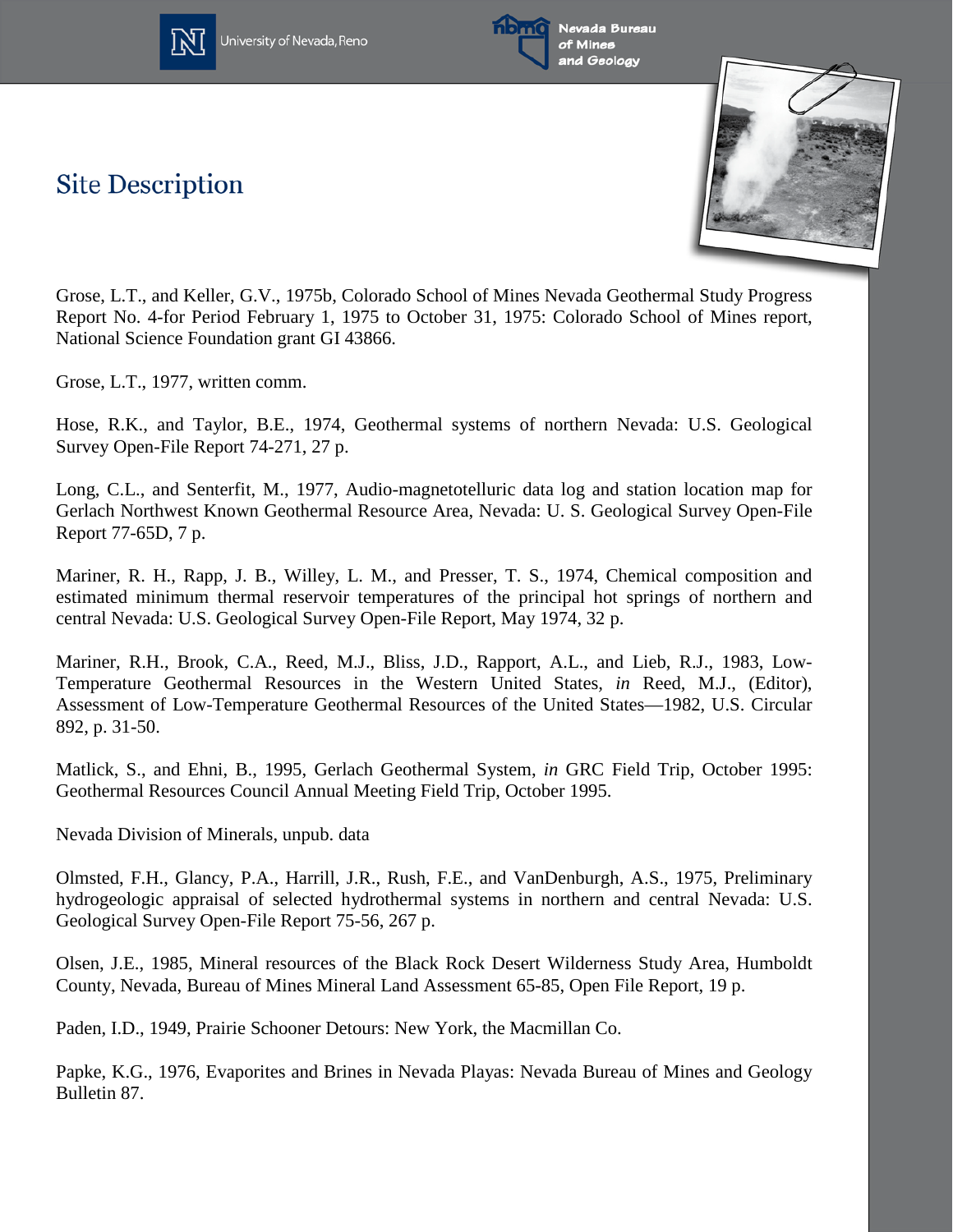

**Site Description** 





Penfield, R., Zehner, R., and Shevenell, L., 2011 (in prep), *Great Basin Groundwater Geochemical Database*, Nevada Bureau of Mines and Geology Open File Report 10-XX, University of Nevada, Reno.

Russell, I.C., 1885, Geological History of Lake Lahontan: U.S. Geological Survey Mon. 11, 288 p.

Williams, 1996). The geology of Trego Hot Springs is discussed in

Shevenell, L., Zehner, R., Price, L., and Wells, L., 2010, Geothermal Energy, in Price, J.G., Muntean, J.L., Davis, D.A., Shevenell, L., Zehner, R.E., Price, L., Wells, L. The Nevada Mineral Industry - 2009: Nevada Bureau of Mines and Geology 2010 Special Publication MI-2009, 180 p (Overview by J.G. Price, p. 3-26). http://www.nbmg.unr.edu/dox/mi/09.pdf). p. 133-152.

Sibbett, B.S., Zeisloft, J., and Bowers, R.L., 1982, Geology of Macfarlane's Spring Thermal Area, Nevada: Geothermal Resources Council Transactions, v. 6, p. 47-50.

Sinclair, W.C., 1962, Ground-water resources of Haulapai Flat, Washoe, Pershing, and Humboldt Counties, Nevada: Nevada Department Conservation and National Resources, Ground-water Resources-Reconnaissance Series Report 11, 16 p.

Sinclair, W.C., 1963, Ground-water appraisal of the Black Rock Desert area, northwestern Nevada: Nevada Department Conservation and National Resources, Ground-water Resources-Reconnaissance Series Report 20, 32 p.

Sperandio, R.J., and Grose, L.T., 1976, Tectonic controls on the Ely Ranch hot-spring system, Hualapai Flat, northwest Nevada [abs.]: Geological Society America Abstract with Programs, v. 8, no. 6, p. 1116.

Swanberg, C.A., and Bowers, R.L., 1982, Downward Continuation of Temperature Gradients At Macfarlane's Hot Spring, Northern Nevada: Geothermal Resources Council Transactions, v. 6, p. 177-180.

Trexler, D.T., 2003, written comm. from George Berry files

Trexler, D.T. and Stewart, M.B., 2003, Empire Foods and Empire Energy, Geothermal Resources Council Transactions, v. 26, p. \_\_.